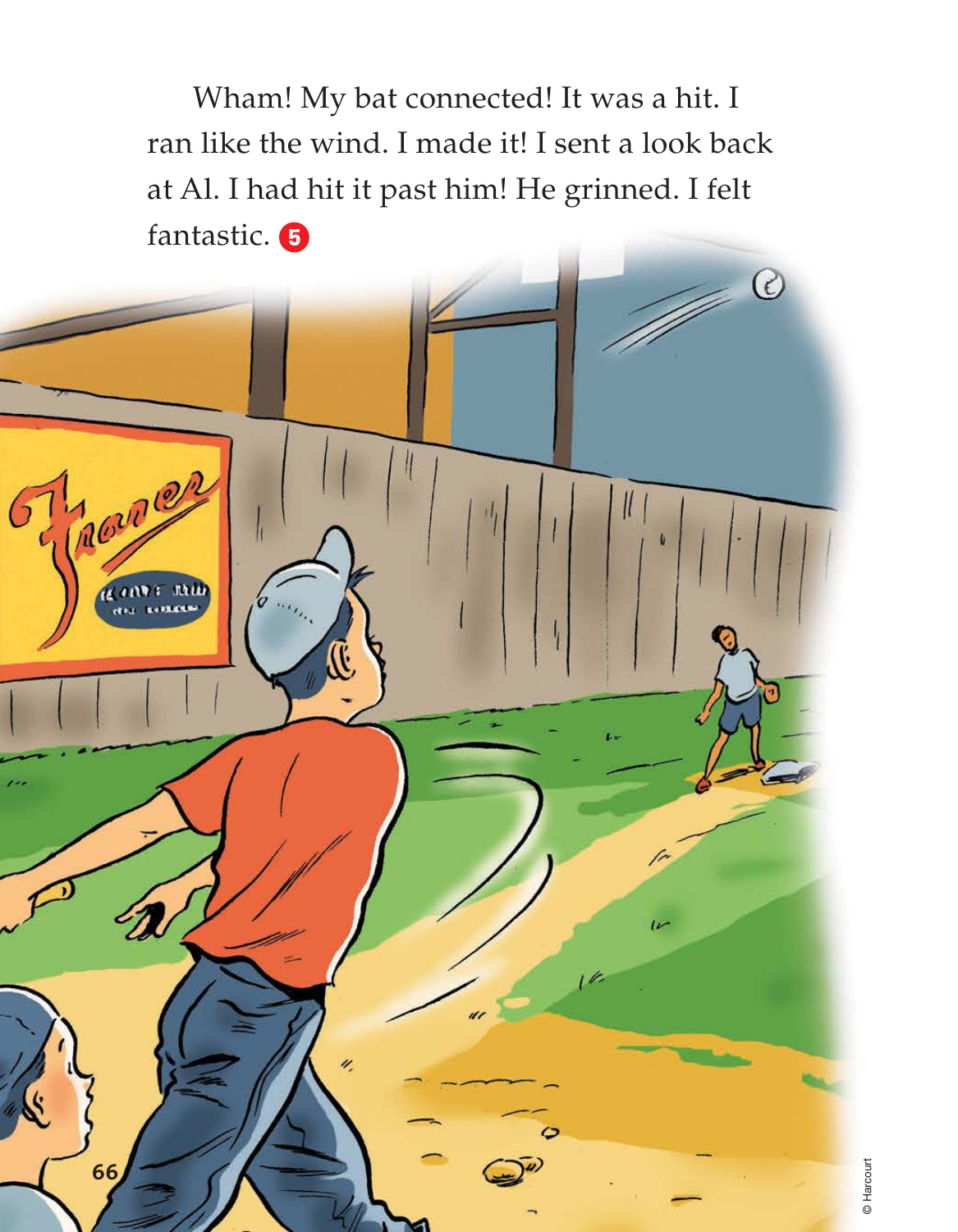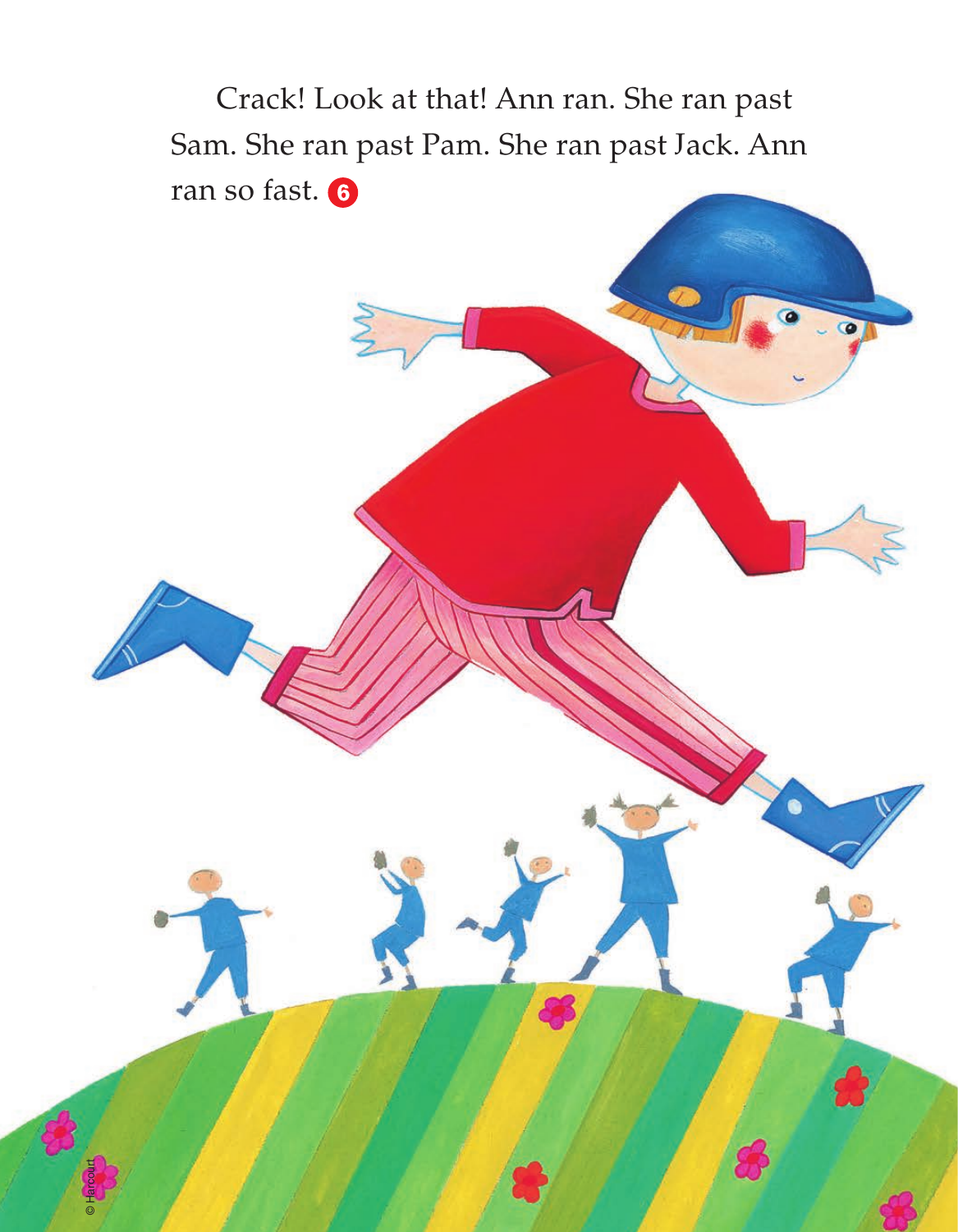Now Sue had a plan. This time she ran a few steps. Then she stopped and blew on her flute. The wolf didn't wake up! Her snoring grew louder! This did the trick! Sue was delighted.

Sue used her cunning new trick a few more times. At last, she was safe at home.

Sue ran to her mom and embraced her. Mom was glad Sue was safe! But she was mad that Sue had broken their rule.

© Harcourt

From that time on, Sue stuck to the rules. She never went into the huge forest again! It's true!